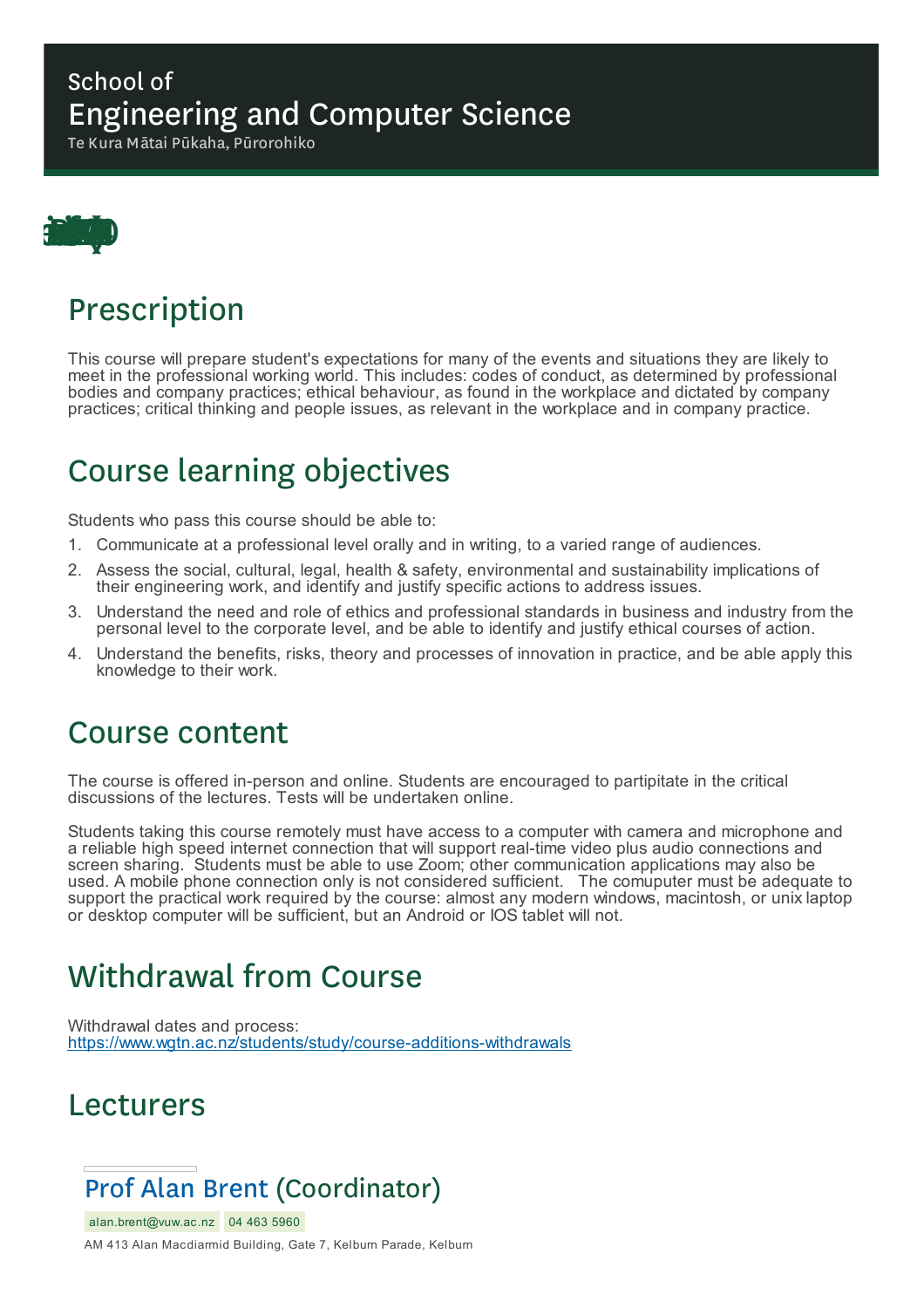#### Prof Bastiaan Kleijn

bastiaan.kleijn@vuw.ac.nz 04 463 6613

AM 417 Alan Macdiarmid Building, Gate 7, Kelburn Parade, Kelburn

# Teaching Format

This course will be offered in-person and online. For students in Wellington, there will be a combination of in-person components and web/internet based resources. It will also be possible to take the course entirely online for those who cannot attend on campus, with all the components provided in-person also made available online.

During the trimester there will generally be two workshop-style lectures per week, with an occasional third workshop.

# Student feedback

Student feedback on University courses may be found at: www.cad.vuw.ac.nz/feedback/feedback\_display.php

# Dates (trimester, teaching & break dates)

- Teaching: 28 February 2022 03 June 2022  $\blacksquare$
- Break: 11 April 2022 24 April 2022
- Study period: 06 June 2022 09 June 2022 ×
- Exam period: 10 June 2022 25 June 2022

#### Class Times and Room Numbers

#### **28 February 2022 - 10 April 2022**

- **Wednesday** 16:10 17:00 LT220, Murphy, Kelburn
- **Friday** 16:10 17:00 LT220, Murphy, Kelburn  $\blacksquare$
- **25 April 2022 - 05 June 2022**
- **Wednesday** 16:10 17:00 LT220, Murphy, Kelburn
- **Friday** 16:10 17:00 LT220, Murphy, Kelburn

# Other Classes

Additional resources, to support lectures, will be provided on Blackboard.

# Set Texts and Recommended Readings

#### Required

There are no required texts for this offering.

### Mandatory Course Requirements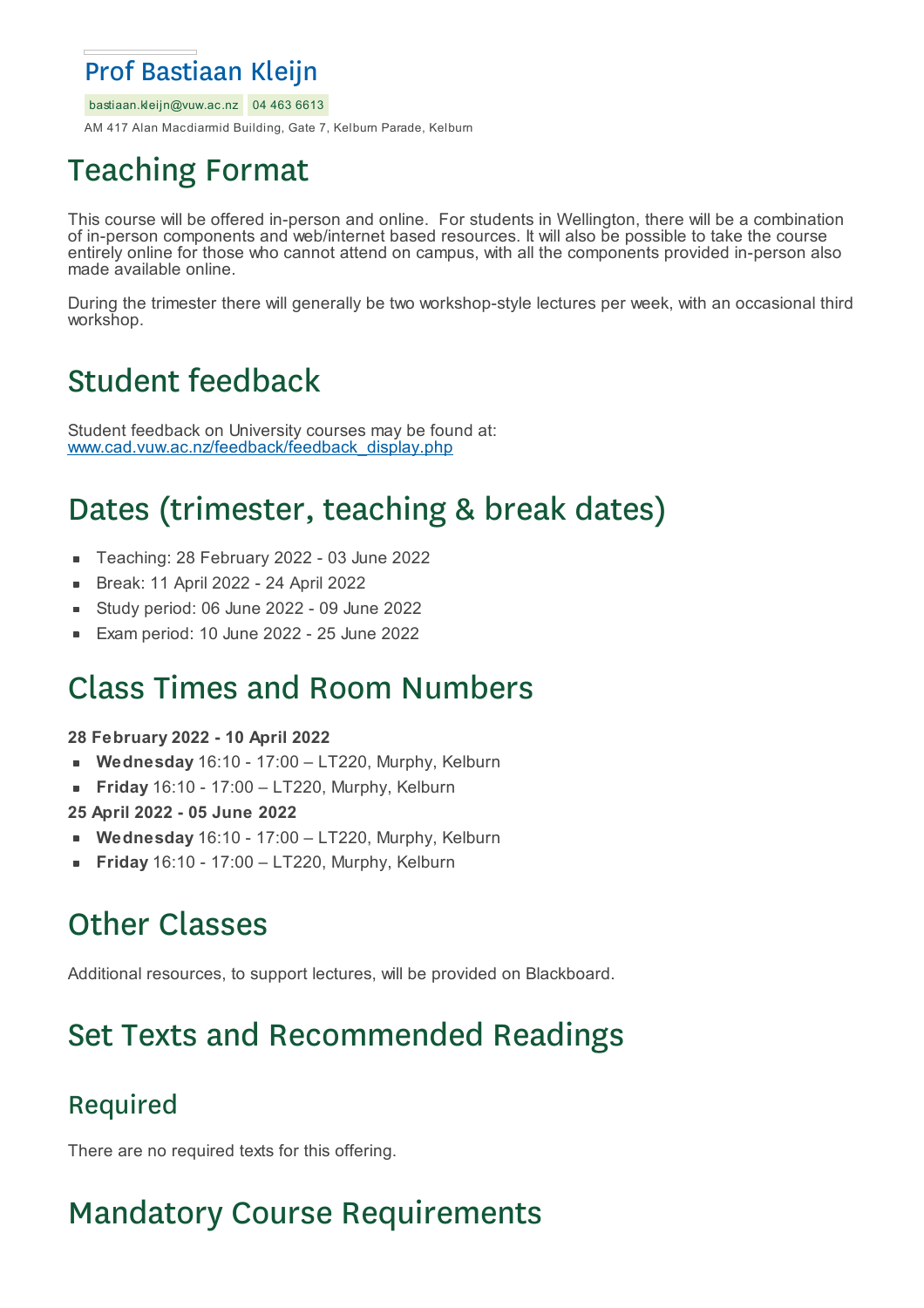There are no mandatory course requirements for this course.

*If you believe that exceptional circumstances may prevent you from meeting the mandatory course requirements, contact the Course Coordinator for advice as soon as possible.*

#### Assessment

This course will be assessed through assignments and oral presentations.

| <b>Assessment Item</b>                               | <b>Due Date or Test</b><br>Date | CLO(s)             | Percentage |
|------------------------------------------------------|---------------------------------|--------------------|------------|
| Assignment 1                                         | 26-04-2022                      | CLO:<br>1,2,3,4    | 40%        |
| Assignment 2                                         | 16-05-2022                      | CLO:<br>1,2,3,4    | 25%        |
| Assignment 3                                         | 20-06-2022                      | CLO:<br>1,2,3,4    | 25%        |
| Individual oral presentation, in-class and<br>online | <b>TBC</b>                      | CLO:<br>1, 2, 3, 4 | 10%        |

#### Penalties

Late submissions will be subject to a penalty of 10% per day for 4 days. No work will be accepted after this unless previously arranged with the Course Coordinator.

#### Extensions

Individual extensions will only be granted in exceptional personal circumstances, and requests should be made to the Course Coordinator before the assessment deadline whenever possible. Documentation (e.g. a medical certificate) may be required.

#### Submission & Return

Assignments are to be submitted via Blackboard, where feedback will be provided.

### **Workload**

The total workload for ENGR 401 is 150 hours. In order to maintain satisfactory progress in ENGR 401 you should plan to spend an average of 10 hours per week on this course. A plausible and approximate breakdown for these hours would be:

- Workshop-style lectures: 2 hours.  $\blacksquare$
- Readings: 2 hours.
- Assignments: 6 hours.

# Teaching Plan

The teaching plan will be made available on commencement of the course via Blackboard.